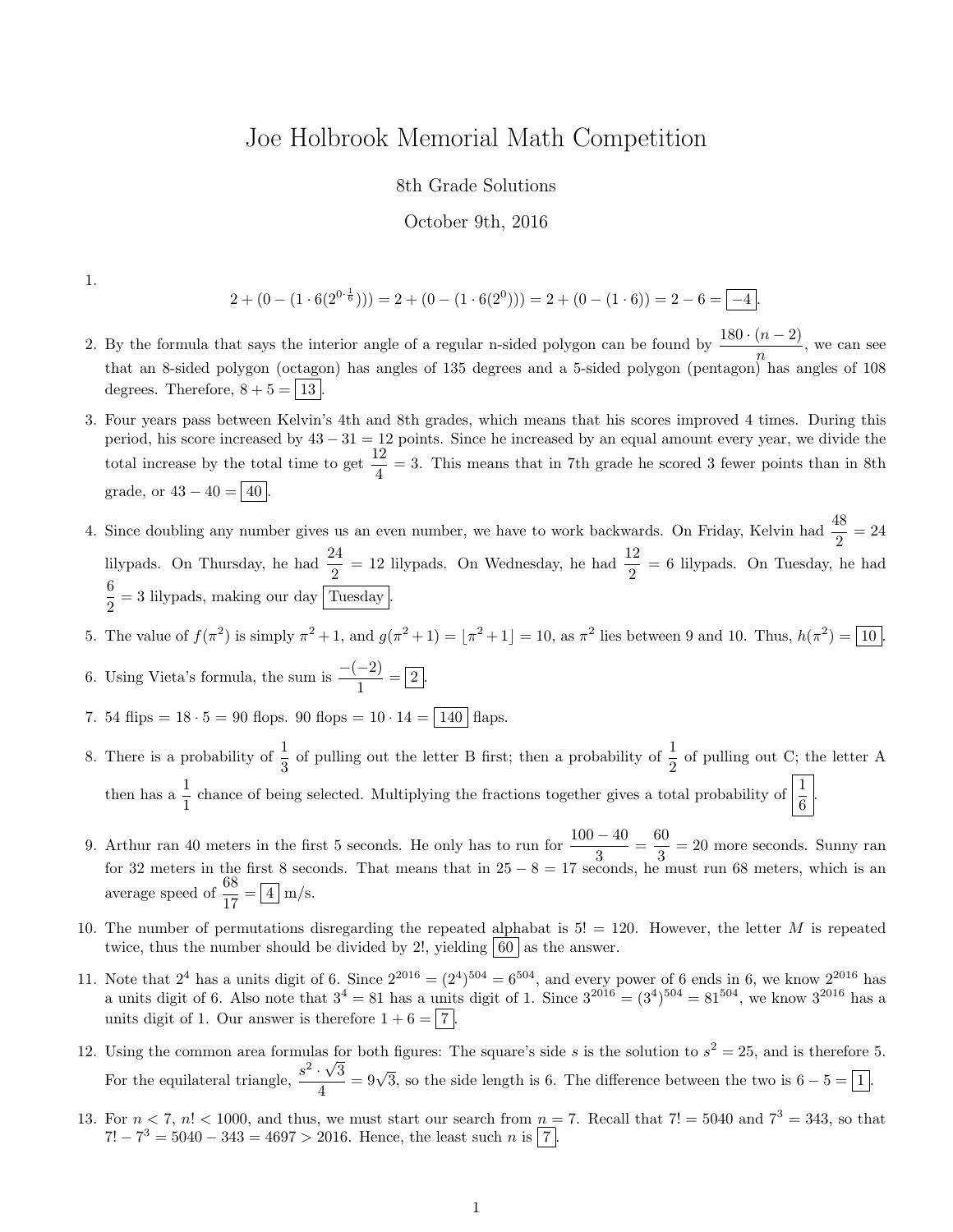- 14. We note that  $\frac{1}{2} + \frac{1}{3}$  $\frac{1}{3} + \frac{1}{9}$  $\frac{1}{9} = \frac{17}{18}$  $\frac{17}{18}$ . Therefore, there will be  $\frac{1}{18}$  of the coins left after the division. Since there was 1 coin left after Dennis lent the group a coin, there must have been 18 coins in total after the loan. Since we're looking for the original number of coins, we subtract 1 and get  $|17|$ .
- 15. Since  $\frac{x}{x+2} < \frac{61}{64}$  $\frac{64}{64}$ , multiplying both sides of the inequality by  $64(x + 2)$  yields  $64x < 61(x + 2)$ , which can be simplified to  $3x < 122$ , then the largest integer value for x would be  $\boxed{40}$
- 16. Jake makes 12 cakes per half hour, or 24 per hour. Together, the brothers make 84 cakes in two hours, or 42 per hour. Jake makes 24 of these, leaving Zach to make  $42 - 24 = 18$  per hour. In four hours, he makes  $18 \cdot 4 = |72|$ .
- 17. The volume of a cylinder is  $\pi r^2 h$ , where r is the radius and h is the height. If the new cheesecake is 44% greater in volume, that means that its volume is 144% of the original cheesecake, or the ratio of the two volumes is  $\frac{144}{100} = \frac{36}{25}$  $\frac{36}{25}$ If we call the new radius r, then we have that  $\frac{\pi r^2 h}{r^2}$  $\pi \frac{3}{2}$  $\mathbf{2}_h$  $=\frac{r^2}{a^2}$  $\frac{3}{2}$  $\frac{1}{2}$  also equals this value. Taking the square root of both

sides, we have  $\frac{r}{\frac{3}{2}}$  $=\frac{6}{5}$  $\frac{6}{5}$ , or  $r = \frac{9}{5}$  $\frac{5}{5}$ 

- 18. Numbers with an odd number of factors are perfect squares, since the number's square root only counts as a factor once. Numbers with exactly 3 factors must be perfect squares of prime numbers, because in that case the only factors would be 1, itself, and its square root. The square root of 2016 is slightly less than 45  $(45^2 = 2025)$ , so we must consider the squares of all prime numbers less than 44. These numbers are 2, 3, 5, 7, 11, 13, 17, 19, 23, 29, 31, 37, 41, and 43, for a total of  $|14|$  numbers.
- 19. We can see that the quadrilateral XABY is a trapezoid, and since XY is tangent to circles A and B, ∠XYB and  $\angle YXA$  are both right. Since the sum of the angles in a trapezoid is 360 degrees,  $\angle XAB + \angle YBA = 180$ . We can see that  $\triangle XAC$  and  $\triangle YBC$  are isosceles, as two of their sides are radii. If we let  $\angle XAC = \angle XAB = \alpha$ , then  $\angle YBC = \angle YBA = 180 - \alpha$ . Next,  $\angle ACX = \frac{180 - \alpha}{\alpha}$  $\frac{1-\alpha}{2}$ , and  $\angle BCY = \frac{180 - (180 - \alpha)}{2}$  $\frac{180-\alpha)}{2} = \frac{\alpha}{2}$  $\frac{\alpha}{2}$ . Since ∠*XCY* =  $180 - (\angle ACX + \angle BCY)$ ,  $\angle XCY = 180 - 90 = 90$  degrees.
- 20. The probability of the test being positive is

$$
\frac{1}{150} \cdot \frac{96}{100} + \frac{149}{150} \cdot \frac{4}{100} = \frac{692}{15000}.
$$

The probability of a person having the virus and testing positive is

$$
\frac{1}{150} \cdot \frac{96}{100} = \frac{96}{15000}
$$

.

Thus, the probability that Zach has the muggy virus given that he tested positive is

$$
\frac{\frac{96}{15000}}{\frac{692}{15000}} = \boxed{\frac{24}{173}}.
$$

- 21. Let's call our three non-negative integers  $x, y, z$ . We are given that  $x + y = 10 z$ , or  $x + y + z = 10$ . This can be translated into a stars-and-bars problem, with 10 stars and 2 bars. As a result, our answer is  $\binom{12}{3}$ 2  $= \frac{12 \cdot 11}{8}$  $\frac{1}{2} = 66$ .
- 22. The largest square would have the diameter of the circle as one of its diagonals (it would have length 12), then the side lengths of the square would be  $\frac{12}{\sqrt{6}}$  $\frac{1}{2}$ , and squaring that yields  $\boxed{72}$ .
- 23. From the similarity,  $\angle XYZ = 30^\circ$ , and  $\frac{YZ}{BC} = \frac{XY}{AB} \implies YZ = 2$ . Using the sine area formula in XYZ, we see that  $[XYZ] = \frac{1}{2} \cdot \sin 30^{\circ} \cdot 2 \cdot 3 = \frac{3}{2}$  $rac{1}{2}$ .
- 24. Squaring the expression simplifies to 34. As the expression is the sum of two positive quantities, it must itself be positive, so the answer is  $\sqrt{34}$ .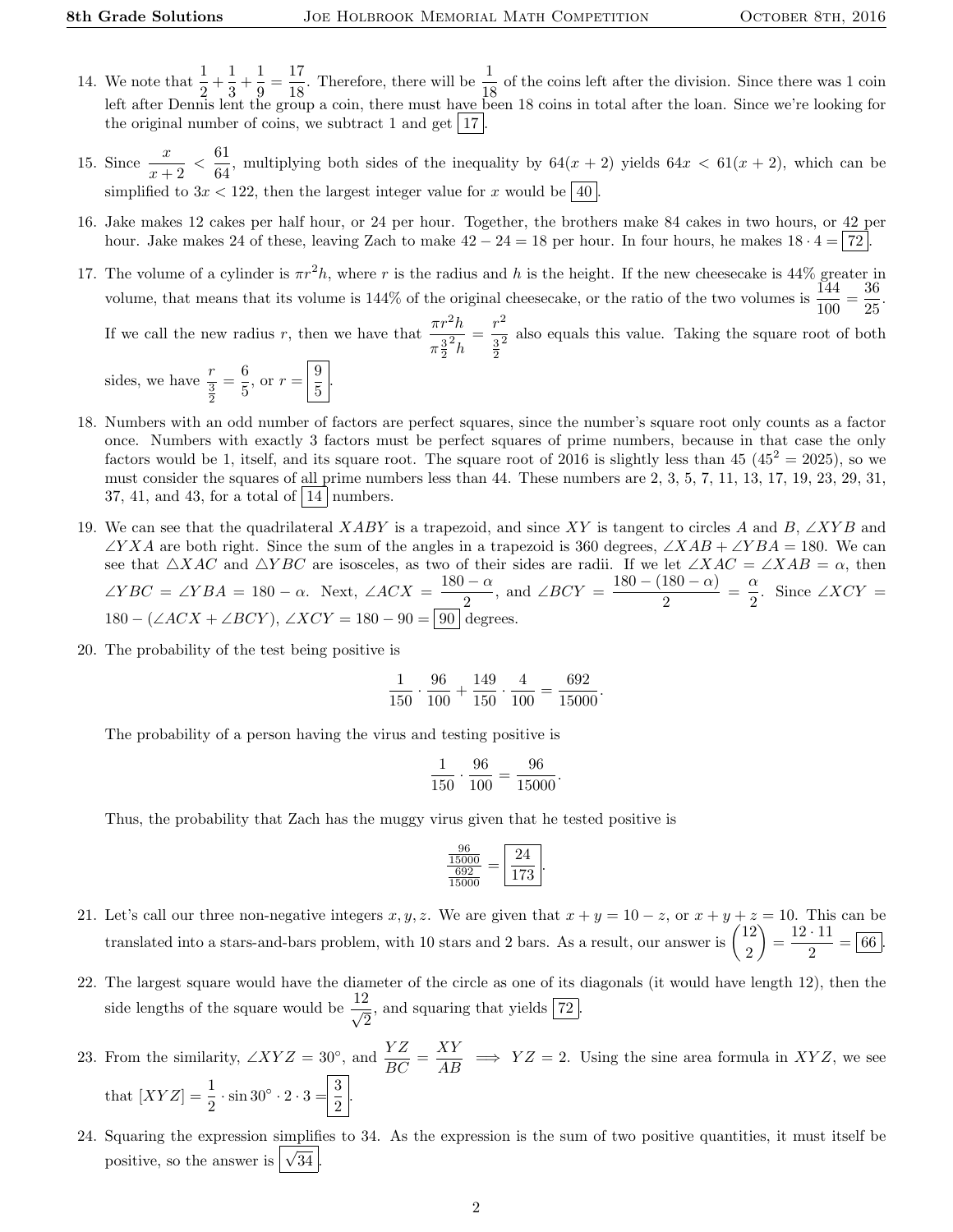25. The best way to approach this problem is to consider all of the ways to satisfy the given conditions with pairs of numbers. Notice that there are only two perfect squares from 1-8: 1 and 4. This leaves two remaining triangular numbers, 3 and 6, since 1 cannot be used again.

This leaves us with the digits 2, 5, 7, and 8. Of these, 2, 5, and 7 are prime. This means that 8 must be one of the first two digits. The other number that must be one of the first two digits must share a factor with 8 other than 1. The only number that satisfies these conditions is 2. Therefore, 5 and 7 are the next two digits, which checks out because they are both prime.

The four pairs of numbers are (8 2), (5 7), (1 4), and (6 3), respectively. To get the smallest possible 8-digit number, simply list the smaller digit in each pair first. This gives a result of  $|28571436|$ 

- 26. Sort the numbers in groups of two,  $(1^2-3^2)+(5^2-7^2)+\cdots+(65^2-67^2)$ , then writing each as a difference of squares yields,  $(1+3)(1-3)+(5+7)(5-7)+\cdots+(65+67)(65-67)$ . This can then be rewritten as  $-2(1+3+5+7+\ldots+65+67)$ . The sum of the arithmetic series  $1 + 3 + \cdots + 67$  is 1156, so  $-2(1156) = -2312$
- 27. Call the number of cheesecakes c. We see that  $c 1$  is a multiple of both 4 and 5, and so is a multiple of 20 as well. Now we have that for some positive integers r and s,  $c = 1 + 20r$  and  $c = 2 + 7s$ . Equating the two equations gives us  $20r = 1 + 7s$ . We now appeal to modular arithmetic, taking the equation (mod 7):  $6r \equiv 1 \rightarrow -r \equiv 1 \rightarrow r \equiv 6$ . Thus, r must be 6 more than a multiple of 7.  $r = 6$  gives us  $c = 121$ , which is too small; the next one must be congruent modulo 4, 5, and 7, so must be  $121 + 4 \cdot 5 \cdot 7 = 261$ .
- 28. Since  $y = 2x+3$ , substitute that value into the quadratic. After rearranging, this gives the quadratic  $\frac{5}{7}(x^2) \frac{40}{7}$  $\frac{15}{7}x+5=$ 0. We are looking for the roots of this equation. This factors as  $\frac{5}{7} \cdot (x - 7) \cdot (x - 1) = 0$ , so the roots are  $x = 7$  and  $x = 1$ . Plugging in these values into the line equation yields  $y = 17$  if  $x = 7$  and  $y = 5$  if  $x = 1$ . Using the distance between two points equation gives the distance to be  $\boxed{6\sqrt{5}}$ .
- 29. Each road leads out of the two cities it intersects. Thus, counting the total number of roads leading out of the cities gives us twice as many roads that are actually in DrizzleLand. The four largest cities have a total of  $4 \cdot 7 = 28$  roads, and the eight smallest cities have  $8 \cdot 5 = 40$  roads. Thus, the total number of roads in DrizzleLand is  $\frac{28+40}{2} = \boxed{34}$ .
- 30. First we notice that the first three terms sum to 7. For every three term sequence after, taking modulo 7, we can see that every sequence sums to  $1 + 2 + 4$ . Thus, every three term segment leaves no remainder when divided by 7. Since the entire sequence has 2016 terms which is a multiple of 3, a whole number of three-term sequences are contained within the series and the sum leaves a remainder of  $\vert 0 \vert$  when divided by 7.
- 31. In a standard 8 by 8 chess board, there are 9 horizontal lines and 9 vertical lines, counting the borders. A rectangle is made of 2 vertical lines and 2 horizontal lines. There are  $\binom{9}{2} = 36$  ways to select 2 horizontal lines, and  $\binom{9}{2} = 36$ ways to select 2 vertical lines. These are independent events, so multiplying gives us  $36^2 = 1296$ .
- 32. Factoring out the 7 and rationalizing the denominators yields 7( √  $2 -$ √ 1  $\frac{2}{2-1}$  + √ 3 − √ 2  $\frac{3-2}{3-2} + \cdots +$ √ 49 − √ 48  $\sqrt{\frac{49}{49} - \sqrt{48}}$ ) = 7( $\sqrt{49} -$ √  $\sqrt{1}$ ) = 42.
- 33. By the Chicken McNugget Theorem, the greatest number that one could not obtain by adding positive multiples of relatively prime numbers m and n is  $mn - m - n$ . Plugging in  $m = 5$  and  $n = 12$ , our desired number is  $60 - 12 - 5 = 43$ . The generalised form is called the *Frobenius Coin Problem.* Google it!

But what if you've never heard of the theorem? Then we can reason our way to the solution of this problem. Firstly, we know that any number ending in 5 or 0 is attainable (they are all multiples of 5). We also know that any number ending with 2 or 7 starting with 12 can be attainable (they are 12 plus a multiple of 5). Following this line of reasoning, any number ending with 4 or 9 starting with 24; 6 and 1 starting with 36; 8 and 3 starting with 48. We've hit all possible ending digits, so every number after this point is achievable. The last new ones digits attained were 8 and 3, so we look for the greatest one less than 48; that number is  $|43|$ 

34. We use casework on the number of dogs that die  $(0, 2, 0, 4)$ . The probability that 0 dogs die is  $\left(\frac{1}{5}\right)$ 5  $\Big)^5$ . The probability that 2 dogs die is  $\binom{5}{3}$ 2  $\Big) \cdot \Big( \frac{4}{5}$ 5  $\bigg\}^2 \cdot \bigg(\frac{1}{5}\bigg)$ 5  $\int_{0}^{3}$ . Finally the probability that 4 dogs die is  $\binom{5}{4}$ 4  $\Big) \cdot \Big( \frac{4}{5}$ 5  $\Big)^4 \cdot \Big(\frac{1}{5}\Big)$ 5  $\bigg)$ <sup>1</sup>. Summing up yields a probability of  $\frac{1441}{3125}$ .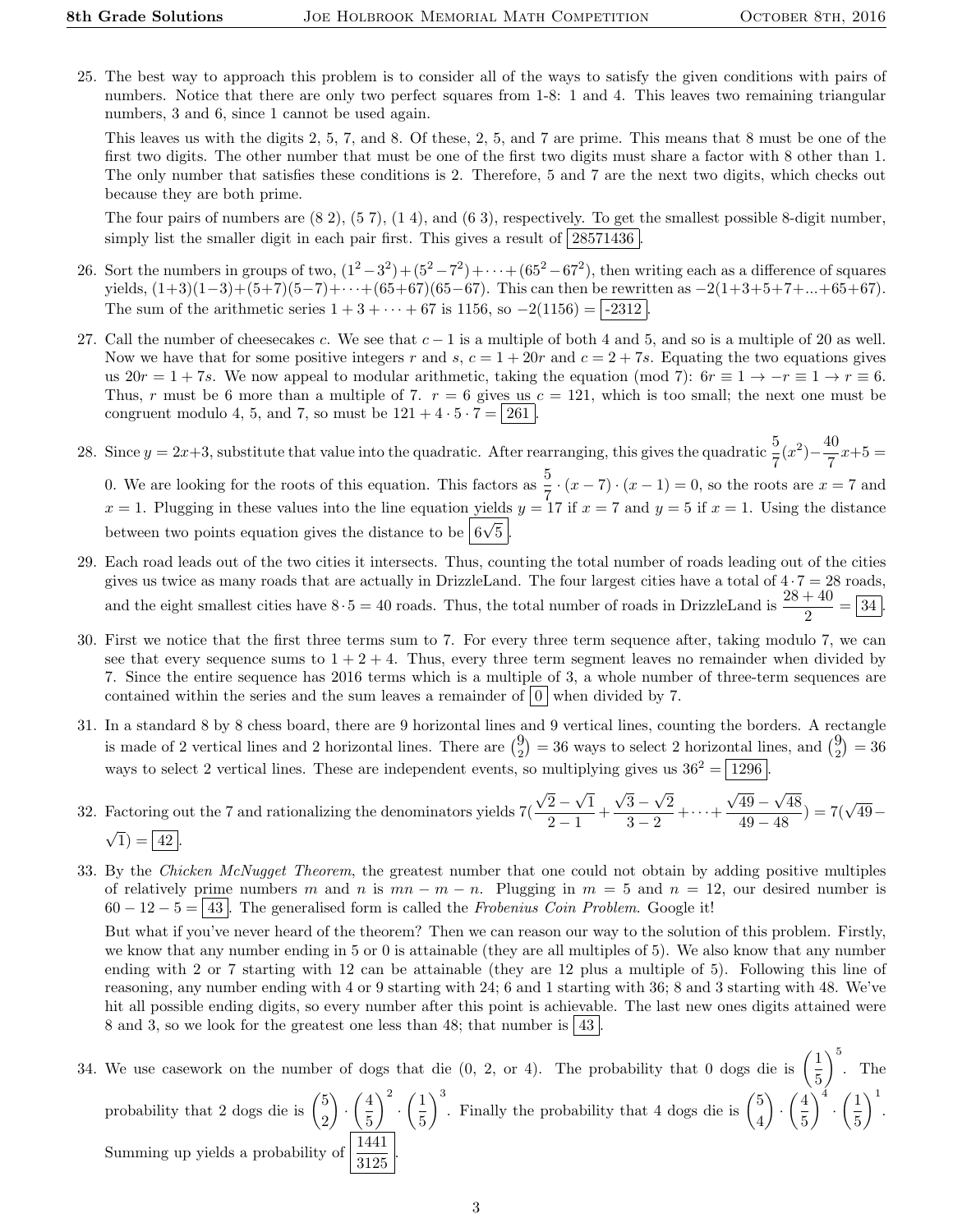- 35. Let's split our solution into two cases: when the identical digit is 7, and when the identical digit is not 7. If the identical digit is 7, there are 5 choices for the position of the second 7, and the remaining 4 positions can be filled in  $9 \times 8 \times 7 \times 6$  ways, for a total of  $9 \times 8 \times 7 \times 6 \times 5 = 15120$  numbers. If the identical digit is not 7, there are 9 choices for this digit, 5 2  $= 10$  ways to place these 2 digits in the remaining 5 positions, leaving  $8 \times 7 \times 6$  ways to fill in the 3 remaining positions, for a total of  $10 \times 9 \times 8 \times 7 \times 5 = 30240$  numbers. Adding these gives a total of  $|45360|$  numbers.
- 36. We are not given the dimensions of rectangle ABCD, so this should suggest that the exact dimensions are not important, hinting at a general solution that applies for every rectangle. Then, let us consider an arbitrary point  $O$ in a rectangle ABCD. Construct EF through O such that E lies on AB, F lies on CD, and EF || AD. Similarly, construct GH through O such that G lies on AD, H lies on BC, and GH || AB. Notice that  $AC = BH$ ,  $GD = CH$ ,  $AE = DF$ , and  $EB = FC$ . Then we can write expressions for the distance between O and each of the rectangle's vertices in terms of these lengths.

$$
OA2 = AG2 + AE2
$$
  

$$
OB2 = EB2 + BH2
$$
  

$$
OC2 = FC2 + CH2
$$
  

$$
OD2 = FD2 + GD2
$$

From this, we realize that  $OA^2 + OC^2 = OB^2 + OD^2$  for any generic rectangle and any arbitrary O. Then, we can simply apply this fact back to the original problem, where we are given both  $OA$  and  $OC$ .

$$
OB2 + OD2 = OA2 + OC2 = 42 + 112 = \boxed{137}.
$$

37. Since a, b, c, d are distinct digits, there are  $10 \times 9 \times 8 \times 7 = 5040$  "cool" numbers. Now, the repeating decimal 0.abcd can also be written as  $\frac{1000a + 100b + 10c + d}{9999}$ . Notice that every digit m has a unique digit  $n \neq m$  such than  $m + n = 9$ . Therefore, for all "cool" numbers  $P = 0$  abcd, there is another "cool" number  $Q = 0$  efgh such that  $P + Q = \frac{1000a + 100b + 10c + d}{0000}$  $\frac{100b + 10c + d}{9999} + \frac{1000e + 100f + 10g + h}{9999}$  $\frac{90f+10g+h}{9999} = \frac{1000(a+e)+100(b+f)+10(c+g)+(d+h)}{9999}$  $\frac{(y)(1 + 10(c + y) + (a + h))}{9999} =$ 9999  $\frac{9999}{9999}$  = 1. Since there are 5040 "cool" numbers, there are  $\frac{5040}{2}$  = 2520 such pairs that add up to 1, so our sum is 2520 .

- 38. There are 4 ways for the distinct prime divisors to add up to 18. The 4 ways are (7,11), (5,13), (2,3,13), and (2,5,11).  $(7, 11)$  :  $7 * 11 = 77$ .  $(1 \text{ number})$ 
	- $(5, 13): 5 * 13 = 65, 5<sup>2</sup> * 13 = 325.$  (2 numbers)
	- $(2,3,13): 2*3*13 = 78; 2^2*3*13 = 156, 2*3^2*13 = 234, 2^3*3*13 = 312.$  (4 numbers)
	- $(2,5,11): 2*5*11 = 110; 2^2*5*11 = 220.$  (2 numbers) There are  $1+2+4+2 = 9$  numbers less than 350 that have distinct prime divisors sum up to 18.

39. Let  $S = \frac{1}{2}$  $\frac{1}{2} + \frac{3}{4}$  $\frac{3}{4} + \frac{5}{8}$  $\frac{5}{8} + \frac{7}{16}$  $\frac{7}{16} + \dots$  Then we know that  $\frac{1}{2}S = \frac{1}{4}$  $\frac{1}{4} + \frac{3}{8}$  $\frac{3}{8} + \frac{5}{16}$  $\frac{6}{16} + \ldots$  Subtracting yields that

$$
\frac{1}{2}S = \frac{1}{2} + \frac{2}{4} + \frac{2}{8} + \frac{2}{16} + \dots
$$

Hence we have,

$$
\frac{1}{2}S = \frac{1}{2} + \left(\frac{1}{2} + \frac{1}{4} + \frac{1}{8} + \dots\right)
$$

The expression in the parenthesis is a geometric series with starting term  $\frac{1}{2}$  as well as a common ratio of  $\frac{1}{2}$ Thus the expression in the parentheses evaluates to  $\frac{1}{2}$  $1-\frac{1}{2}$  $= 1$ . Multiplying the overall equation by 2, we have

$$
S = 2 \cdot (\frac{1}{2} + 1) = \boxed{3}.
$$

40. Because 810000 is divisible by 27, the three numbers are divisible by 27 if and only if  $\overline{abc}$ ,  $\overline{cab}$ , and  $\overline{bca}$  are all divisible by 27. We consider when one of the three is divisible by 27 by expressing one in terms of another. Since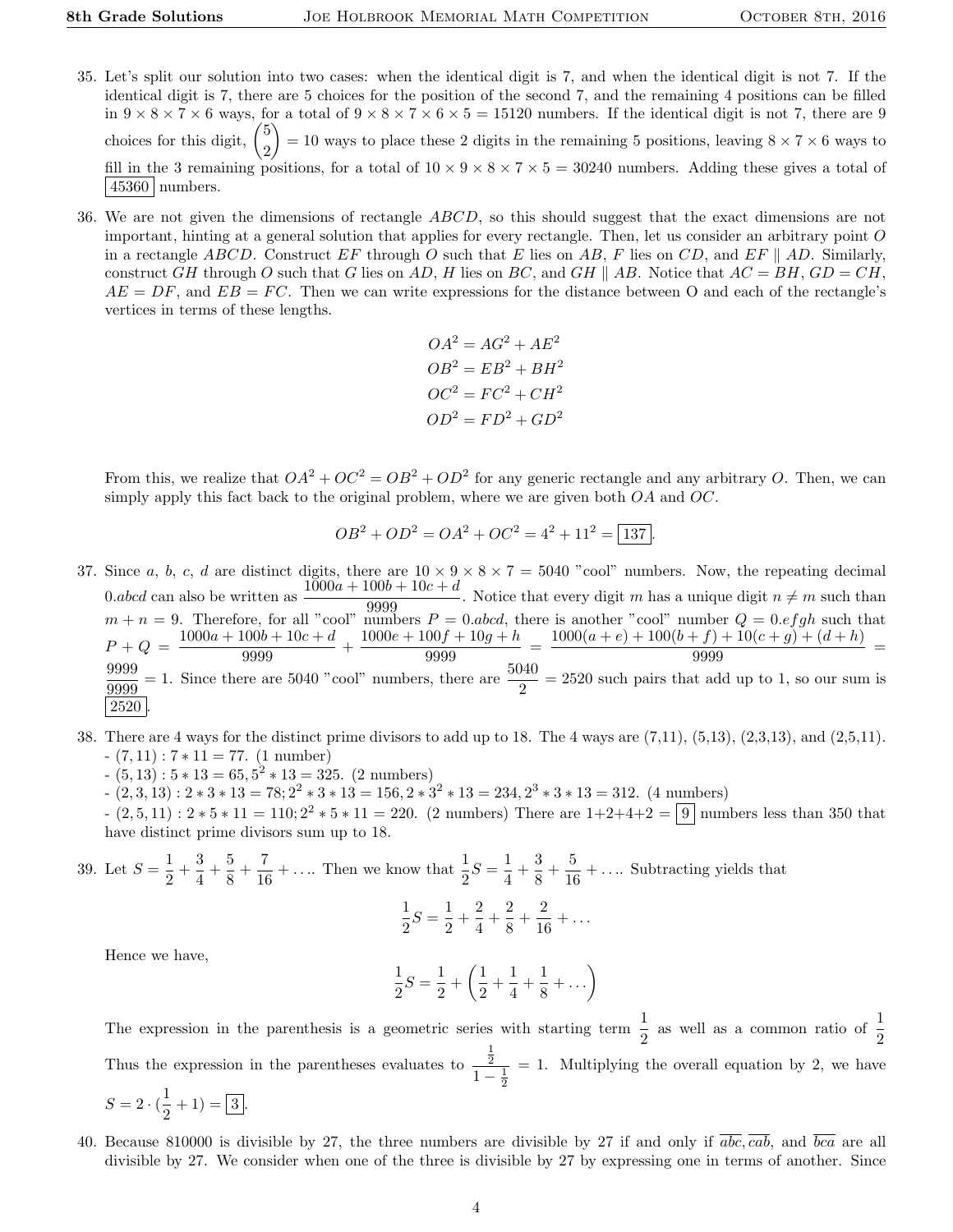$\frac{v}{7}$ 

 $\overline{bca} = 10 \cdot \overline{abc} - 1000a + a = 10 \overline{abc} - 999a$  (and a similar relationship holds between  $\overline{cab}$  and  $\overline{bca}$ ), it follows that the three numbers are each divisible by 27 if and only if  $\overline{abc}$  is divisible by 27. Allowing for leading zeroes, there are 38 three-digit multiples of 27.

41. We can do this problem using the principle of inclusion and exclusion. We first know that the total number of ways to get from A to B without worrying about going through X, Y, or Z is  $\binom{12}{3}$ 6 . We can then count the number of ways to get from A to X to B which is  $\begin{pmatrix} 6 \\ 0 \end{pmatrix}$ 2  $\binom{6}{ }$ 2 ). Similarly for Y we get  $\binom{5}{1}$ 1  $\binom{7}{ }$ 2 ) and for Z we get  $\begin{pmatrix} 10 \\ 5 \end{pmatrix}$ 5  $\setminus$  (2) 1  $\big)$ . We then have to add back the case where we go from A to X to Z to B and when we go from A to Y to Z to B. The first case has  $\binom{6}{5}$ 2  $\setminus$  /4 1  $\setminus$   $\ell$ 1 ) and in the second case there are  $\binom{5}{1}$ 1  $\frac{5}{5}$ 1  $\setminus$  (2) 1 . Thus, the final equation that yields the correct number of paths is the following,

$$
\binom{12}{6} - \binom{6}{2} \binom{6}{2} - \binom{5}{1} \binom{7}{2} - \binom{10}{5} \binom{2}{1} + \binom{6}{2} \binom{4}{1} \binom{2}{1} + \binom{5}{1} \binom{5}{1} \binom{2}{1}
$$

This evaluates to  $260$ 

42. A hexagon can be divided into 6 equilateral triangles, each of side length 4. Using the equilateral triangle area A hexagon can be divided into 6 equilateral triangles, each of side length 4. Using the equilateral triangle area<br>formula, we get that the area of each equilateral triangle has an area of 4√3. Additionally, as the small t formula, we get that the area of each equilateral triangle has an area of 4√3. Additionally, as the small triangles<br>between consecutive hexagons have 30 degree angles, we can find that the side length of the next hexagon and using similar methods, we find that the 6 equilateral triangles that make up this hexagon each have an area and using similar methods, we find that the 6 equilateral triangles that make up this hexagon each have an area<br>of  $3\sqrt{3}$ . In order for a region to be in an odd number of hexagons, it is the alternating area between hex Therefore, the answer is the area of hexagon  $A_1B_1C_1D_1E_1F_1$  minus  $A_2B_2C_2D_2E_2F_2$  plus  $A_3B_3C_3D_3E_3F_3$  minus...

Thus, you will get:  $24\sqrt{3} - 18\sqrt{3} + ...$ , and this infinite geometric series will get the answer of  $\frac{96\sqrt{3}}{5}$ 

- 43. Let point (4,9) be point A and (12,4) be point B. Suppose that the shortest path goes to the y axis first. Then any path P that goes from a point on the y axis to the x axis to point B can be reflected about the y axis so that length of the path is conserved. In fact, we can reflect point B across the y axis to point C, (-12,4), and any path that goes from point A to a point on the y axis to the new point C has the same length as the reflection of any path that goes from point A to the same point on the y axis to the point B. Similarly, after we reach a point on the y axis, we must visit a point on the x axis. Once again, we may reflect point C over the x axis to point (-12,-4) with the same logic. Indeed, the question is identical to finding the shortest length of the path from point  $(4,9)$  to point  $(-12,-4)$ , crossing the x and y axis. Note that the shortest length is just the line segment that connects both points, which clearly passes through both axes. Then the distance by distance formula is just  $\sqrt{(4-(-12))^2+(9-(-4))^2} = \sqrt{16^2+13^2} = \sqrt{256+169} = \sqrt{425} = x$ . Then  $x^2 = 425$ .
- 44. Since x is a positive real number, we can rewrite  $x = n + y$ , where n is a non-negative integer and  $y < 1$  is a nonnegative real number. Then,  $|2x|+|3x|+|4x| = |2(n+y)|+|3(n+y)|+|4(n+y)|=9n+|2y|+|3y|+|4y|$ . Since the number of expressible integers does not depend on n, let's take a look at the values of  $K = \lfloor 2y \rfloor + \lfloor 3y \rfloor + \lfloor 4y \rfloor$ . Notice that  $0 \leq y < 1$  and  $0 \leq K \leq 6$ . Now, let's split  $[0,1)$  into 6 regions:  $R_1 = \begin{bmatrix} 0, \frac{1}{4}, 0 \end{bmatrix}$  $\frac{1}{4}$ ),  $R_2 = \left[\frac{1}{4}, \frac{1}{3}\right]$  $(\frac{1}{3}), R_3 =$  $\frac{1}{2}$  $\frac{1}{3}, \frac{1}{2}$  $(\frac{1}{2}), R_4 = [\frac{1}{2}, \frac{2}{3}]$  $(\frac{2}{3}), R_5 = [\frac{2}{3}, \frac{3}{4}]$  $\frac{3}{4}$ ,  $R_6 = \left[\frac{3}{4}, 1\right)$ . Now consider y being in each of these six regions:  $y \in R_1 \to K = 0$ ;  $y\epsilon R_2 \to K = 1$ ;  $y\epsilon R_3 \to K = 2$ ;  $y\epsilon R_4 \to K = 4$ ;  $y\epsilon R_5 \to K = 5$ ;  $y\epsilon R_6 \to K = 6$ . Therefore, out of 9 total possible values of K (as integers from 0 to 8), 6 are possible. Therefore for  $n = 0$  to  $n = 10$ , there are  $11 \times 6 = 66$  possible values. However, when  $n = 0$  and  $K = 0$ , our value is 0, which is not a positive integer. So there are  $66 - 1 = 65$ possible values. But for  $n = 11$ ,  $K = 0$  and  $K = 1$  work, adding 2 more solutions for a total of 67 possible values.

45. Since 
$$
2016^2 = 2^{10} \cdot 3^4 \cdot 7^2
$$
, so  $k = (10+1) \cdot (4+1) \cdot (2+1) = 165$ . Notice for every  $d_i$  other than 2016, there is a  $d_j$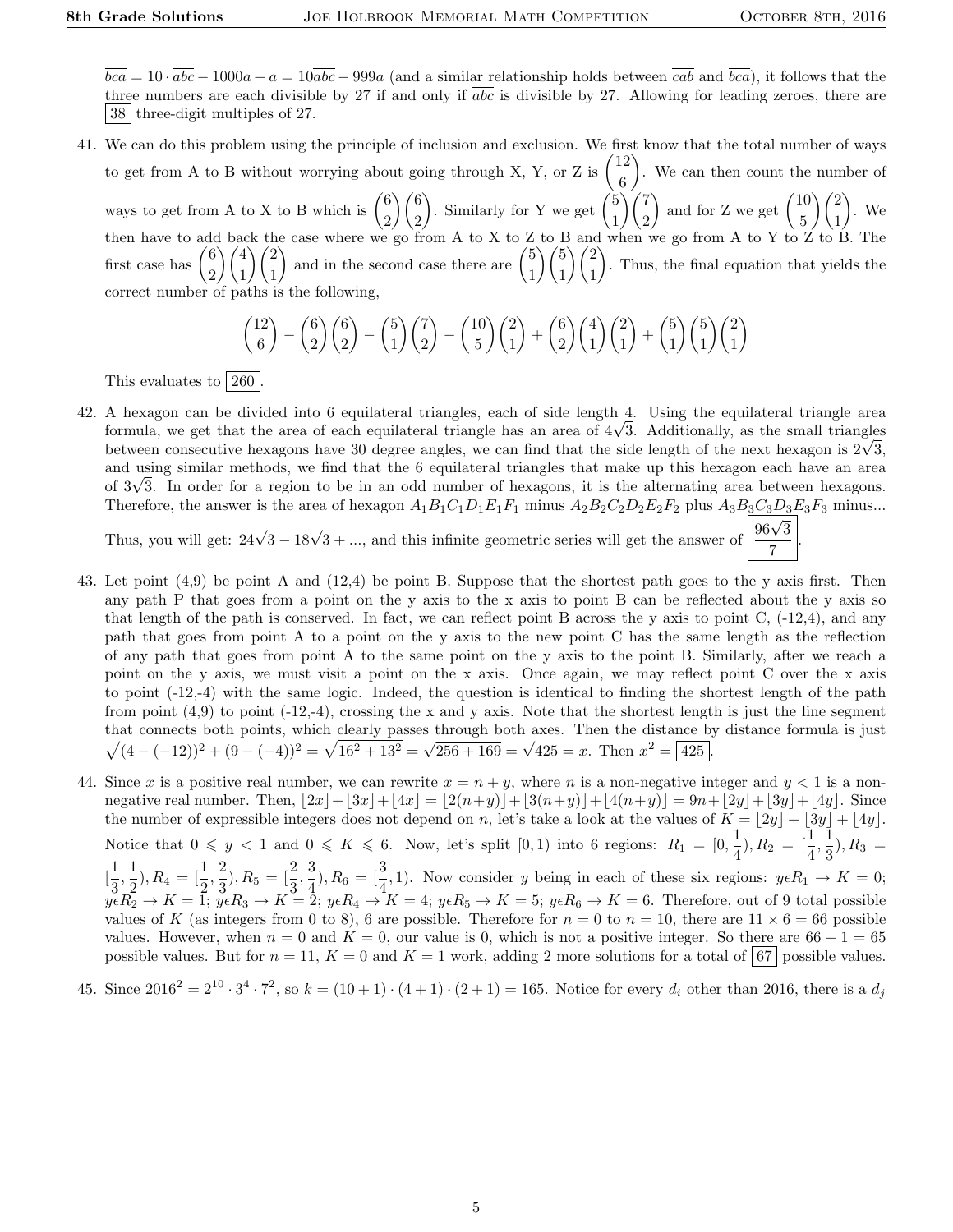such that the product of  $d_i$  and  $d_j$  is 2016<sup>2</sup>. Now consider the sum  $\frac{1}{d_i+2016}+\frac{1}{d_j+2016}$  $\frac{1}{d_j + 2016}$ 

$$
\frac{1}{d_i + 2016} + \frac{1}{d_j + 2016} = \frac{1}{d_i + 2016} + \frac{1}{\frac{2016^2}{d_i} + 2016}
$$

$$
= \frac{1}{d_i + 2016} + \frac{d_i}{2016d_i + 2016^2}
$$

$$
= \frac{2016}{2016d_i + 2016^2} + \frac{d_i}{2016d_i + 2016^2}
$$

$$
= \frac{1}{2016}
$$

Among the 165 divisors of 2016<sup>2</sup> there are  $\frac{165-1}{2}$  = 82 pairs of such  $d_i$  and  $d_j$ . Therefore, the desired sum is  $82 \cdot \frac{1}{201}$  $\frac{1}{2016} + \frac{1}{2016 + ...}$  $\frac{1}{2016 + 2016} = \frac{165}{4032}$ 4032 .

46. The rightmost point of this ellipse is the point  $(3,0)$ . When rotated, this point will be on the line  $y = x$  at a distance of 3 from the origin; this point is  $\left(\frac{3}{4}\right)$  $\frac{3}{2}, \frac{3}{\sqrt{2}}$  $\frac{1}{2}$ ). Plugging this into the general equation, we have  $(a + b + c)(xy) =$  $(a+b+c)(\frac{9}{2}) = 32$ , or  $a+b+c = \frac{64}{9}$  $\frac{1}{9}$ 

47. Let's rewrite our equality:

 $x^2 + 17 - 16y = -y^2 + 12x + 13$ ; subtracting and completing the square for both x and y yields  $x^2 - 12x + 36 - 36 + y^2 - 16y + 64 - 64 + 17 - 13 = 0$  $(x-6)^2 + (y-8)^2 = 96$  $[(x-6) + (y-8)]^2 = 96 + 2 \times (x-6)(y-8)$  $(x-6) + (y-8) = \sqrt{96 + 2 \times (x-6)(y-8)}$  $(x-6)+(y-8)$  $\frac{1}{2}$  =  $\sqrt{96 + 2 \times (x - 6)(y - 8)}$ 2 By the AM-GM inequality,  $\frac{(x-6)+(y-8)}{2}$  $\geqslant \sqrt{(x-6)(y-8)},$  so we have:  $\sqrt{96 + 2 \times (x - 6)(y - 8)}$ 2  $\geqslant \sqrt{(x-6)(y-8)}.$  $96 + 2 \times (x - 6)(y - 8) \ge 4 \times (x - 6)(y - 8)$  $48 \geqslant (x-6)(y-8)$ Therefore,  $(x-6) + (y-8) = \sqrt{96 + 2 \times (x-6)(y-8)} \le \sqrt{96 + 2 \times 48} = \sqrt{192} = 8\sqrt{3}$ , so  $x + y - 14 \le 8\sqrt{3}$ Therefore,  $(x - 6) + (y - 8) = \sqrt{96 + 2 \times (x - 6)(y - 8)} \le \sqrt{96 + 2 \times 48} = \sqrt{192} = 8\sqrt{3}$ , so  $x + y - 14 \le 8\sqrt{3}$ , so  $x + y \le 14 + 8\sqrt{3}$ . Therefore, the maximum value of  $x + y$  is  $\boxed{14 + 8\sqrt{3}}$ , which occurs when  $x = 6 + 4\sqrt{3}$  and  $x + y \le 14$ 

- 48. et Q be the midpoint of BC. Since  $\triangle BMQ \sim \triangle BAC$  with a 1 : 2 ratio,  $QM = AC/2 = 6$ . Similarly,  $QN =$  $BD/2 = 9$ . Then, from right triangle  $MQN$ , we have that  $MN = \sqrt{9^2 + 6^2}$ √ hen, from right triangle  $MQN$ , we have that  $MN = \sqrt{9^2 + 6^2} = \sqrt{117}$ . Finally, from right triangle  $MNP, MP = \sqrt{117 - 36} = |9|.$
- 49. Using the formula  $AI^2 = \frac{bc(s-a)}{a}$  $\frac{(-a)}{s}$ , where s denotes the semi-perimeter of *ABC*, we compute  $AI^2 = 65$ ,  $BI^2 = 52$ , and  $CI^2 = 80$ . Then, using Heron's Formula, we deduce the area K satisfies

$$
16K^2 = 2(AI^2BI^2 + BI^2CI^2 + CI^2AI^2) - AI^4 - BI^4 - CI^4 = 12151 \implies K^2 = \boxed{\frac{12151}{16}}.
$$

50. Consider  $[kn]$ , for some positive integer k. Notice by grouping the kn digits into groups of k that  $[kn]$  is divisible by [k] (for example,  $[6] = 111111$  can be written as  $111 \cdot 1001 = [3] \cdot 1001$ ). Next, confirm the following transformation:  ${m \choose m} \cdot \frac{11}{10} = [2m].$ 

L